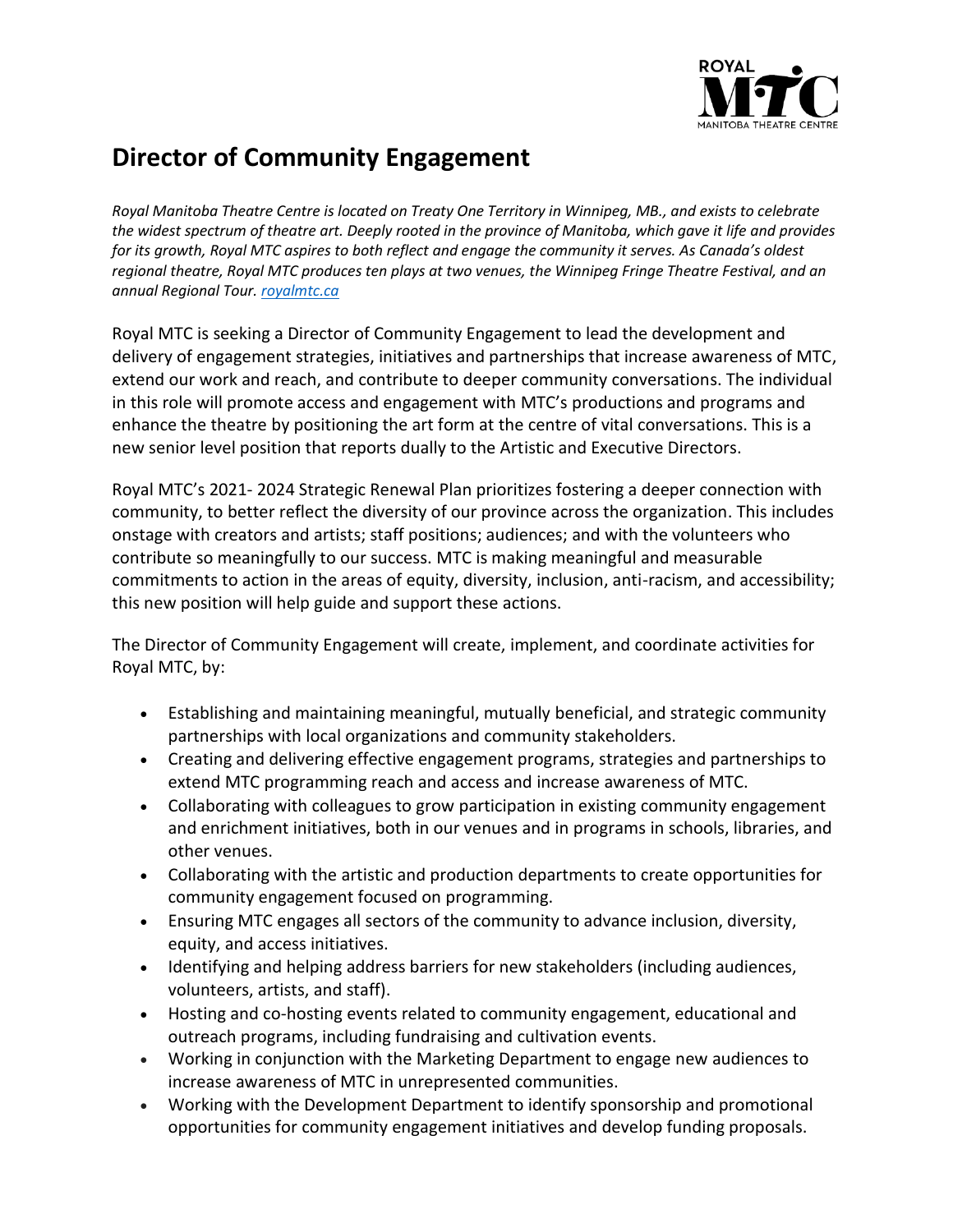

- Working with staff at all levels to empower involvement in community engagement activities.
- Working with Board and leadership volunteers on specific initiatives and through MTC's Inclusion, Diversity, Equity and Access Committee.
- Representing MTC in the community and on national and regional platforms concerned with community engagement of the arts.
- Identifying new avenues and opportunities for growth that support MTC's strategic plan.

## **Who You Are**

You are a dynamic leader who thrives at relationship-building and creating equitable spaces. You are a highly organized and creative person who pays great attention to details. You're easily able to handle multiple tasks and shifting priorities. You are comfortable working both independently and collaboratively. Importantly, you are a mobilizer who strives to motivate others to do great work.

You are an intentional communicator who thinks critically and brings an innovative approach to your role. You are skilled at listening, sensitive to the needs of others, and flexible in finding solutions to challenges.

You are a passionate Manitoban and a community connector. You have both a deep understanding of the experiences of underrepresented communities in MTC's audience, artist, and volunteer base; and a desire to forge authentic relationships as we work to transform this base.

## **Qualifications:**

- Depth of knowledge in and about the performing arts (preferably theatre)
- Experience working with diverse communities and relationship-building
- Exemplary communication skills (oral and written)
- Experience facilitating and convening groups and organizations
- Experience working with volunteers, various stakeholders, and across an organization to move initiatives forward
- Proactive and creative identification of opportunities
- Ability to effectively multi-task and to establish priorities
- Minimum 3 years experience in community engagement or similar position with related attributes and transferable skills
- Previous experience in a not-for-profit an asset
- Ability to work flexible hours including evenings and weekends

In addition to this position being a great opportunity for anyone with a passion for theatre, Royal MTC offers a collaborative working environment, a salary of \$60,000 - \$65,000 (depending on qualifications and experience), professional development opportunities, and a comprehensive benefits package. Royal MTC requires all staff to be fully vaccinated.